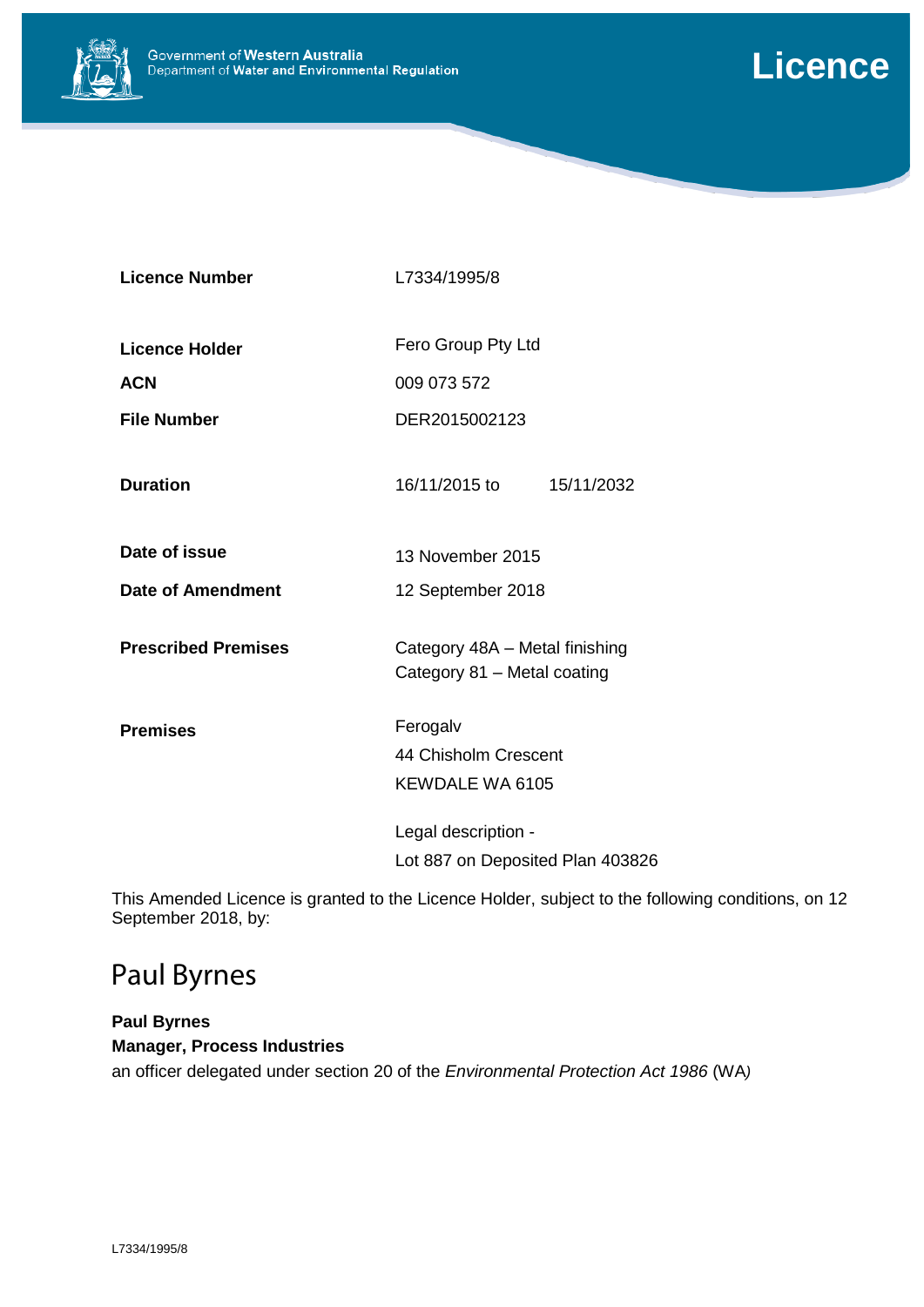## **Explanatory notes**

These explanatory notes do not form part of this Licence.

#### Defined terms

Definition of terms used in this Licence can be found at the start of this Licence. Terms which are defined have the first letter of each word capitalised throughout this Licence.

Department of Water and Environmental Regulation

The Department of Water and Environmental Regulation (DWER) is established under section 35 of the *Public Sector Management Act 1994* and designated as responsible for the administration of Part V, Division 3 of the *Environmental Protection Act 1986* (WA) (EP Act). The Department also monitors and audits compliance with licences, takes enforcement action and develops and implements licensing and industry regulation policy.

#### **Licence**

Section 56 of the EP Act provides that an occupier of Prescribed Premises commits an offence if Emissions are caused or increased, or permitted to be caused or increased, or Waste, noise, odour or electromagnetic radiation is altered, or permitted to be altered, from Prescribed Premises, except in accordance with a works approval or licence.

Categories of Prescribed Premises are defined in Schedule 1 of the *Environment Protection Regulations 1987* (WA) (EP Regulations).

This Licence does not authorise any activity which may be a breach of the requirements of another statutory authority including, but not limited to the following:

- conditions imposed by the Minister for Environment under Part IV of the EP Act;
- conditions imposed by DWER for the clearing of native vegetation under Part V, Division 2 of the EP Act;
- any requirements under the *Waste Avoidance and Resource Recovery Act 2007;*
- any requirements under the *Environmental Protection (Controlled Waste) Regulations 2004*; and
- any other requirements specified through State legislation.

It is the responsibility of the Licence Holder to ensure that any action or activity referred to in this Licence is permitted by, and is carried out in compliance with, other statutory requirements.

The Licence Holder must comply with the Licence. Contravening a Licence Condition is an offence under s.58 of the EP Act.

Responsibilities of a Licence Holder

Separate to the requirements of this Licence, general obligations of Licence Holders are set out in the EP Act and the regulations made under the EP Act. For example, the Licence Holder must comply with the following provisions of the EP Act:

- the duties of an occupier under section 61; and
- restrictions on making certain changes to Prescribed Premises unless the changes are in accordance with a works approval, Licence, closure notice or environmental protection notice (s.53).

Strict penalties apply for offences under the EP Act.

#### Reporting of incidents

The Licence Holder has a duty to report to DWER all discharges of waste that have caused or are likely to cause Pollution, Material Environmental Harm or Serious Environmental Harm, in accordance with s.72 of the EP Act.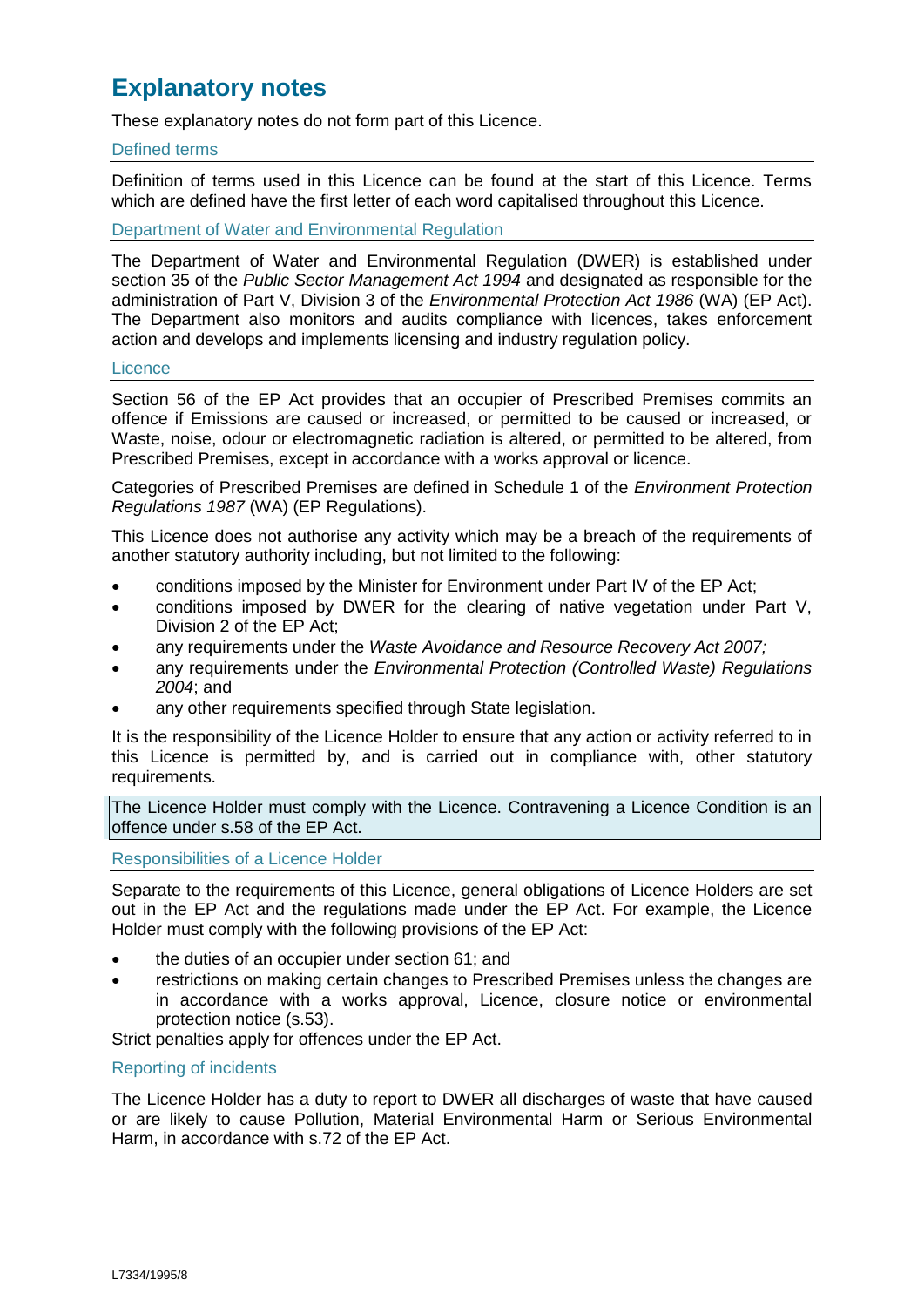The EP Act and its regulations set out a number of offences, including:

- Offence of emitting an Unreasonable Emission from any Premises under s.49.
- Offence of causing Pollution under s.49.
- Offence of dumping Waste under s.49A.
- Offence of discharging Waste in circumstances likely to cause Pollution under s.50.
- Offence of causing Serious Environmental Harm (s.50A) or Material Environmental Harm (s.50B).
- Offence of causing Emissions which do not comply with prescribed standards (s.51).
- Offences relating to Emissions or Discharges under regulations prescribed under the EP Act, including materials discharged under the *Environmental Protection (Unauthorised Discharges) Regulations 2004 (WA).*
- Offences relating to noise under the *Environmental Protection (Noise) Regulations 1997 (WA).*

Section 53 of the EP Act provides that a Licence Holder commits an offence if Emissions are caused, or altered from a Prescribed Premises unless done in accordance with a Works Approval, Licence or the requirements of a Closure Notice or an Environmental Protection Notice.

Defences to certain offences may be available to a Licence Holder and these are set out in the EP Act. Section 74A(b)(iv) provides that it is a defence to an offence for causing Pollution, in respect of an Emission, or for causing Serious Environmental Harm or Material Environmental Harm, or for discharging or abandoning Waste in water to which the public has access, if the Licence Holder can prove that an Emission or Discharge occurred in accordance with a Licence.

This Licence specifies the Emissions and Discharges, and the limits and Conditions which must be satisfied in respect of Specified Emissions and Discharges, in order for the defence to offence provision to be available.

Authorised Emissions and Discharges

The Specified and General Emissions and Discharges from Primary Activities conducted on the Prescribed Premises are authorised to be conducted in accordance with the Conditions of this Licence.

Emissions and Discharges caused from other activities not related to the Primary Activities at the Premises have not been conditioned in this Licence. Emissions and Discharges from other activities at the Premises are subject to the general provisions of the EP Act.

#### Amendment of licence

The Licence Holder can apply to amend the Conditions of this Licence under s.59 of the EP Act. An application form for this purpose is available from DWER.

The CEO may also amend the Conditions of this Licence at any time on the initiative of the CEO without an application being made. Amendment Notices constitute written notice of the amendment in accordance with s.59B(9) of the EP Act.

#### Duration of Licence

The Licence will remain in force for the duration set out on the first page of this Licence or until it is surrendered, suspended or revoked in accordance with s.59A of the EP Act.

Suspension or revocation

The CEO may suspend or revoke this Licence in accordance with s.59A of the EP Act. Fees

The Licence Holder must pay an annual licence fee. Late payment of annual licence fees may result in the licence ceasing to have effect. A licence that has ceased to have effect due to non-payment of annual licence fees continues to exist; however, it ceases to provide a defence to an offence under s.74A of the EP Act.

Late fees are a component of annual licence fees and should a Licence Holder fail to pay late fees within the time specified the licence will similarly cease to have effect.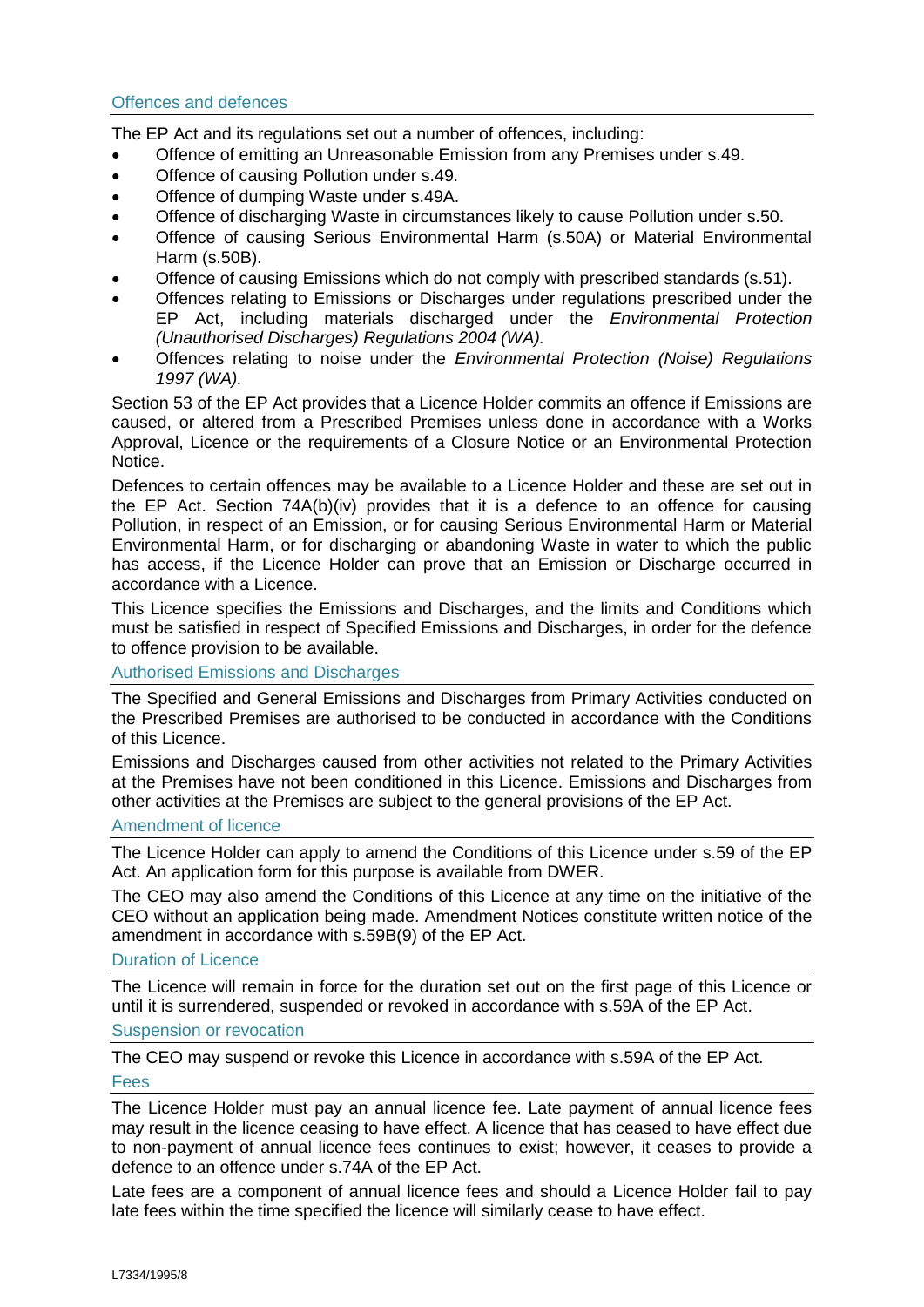# **Definitions and interpretation**

## **Definitions**

In this Licence, the terms in Table 1 have the meanings defined.

### **Table 1: Definitions**

| <b>Term</b>               | <b>Definition</b>                                                                                                                                                                                                                                                                                                                                                                                                                                                                                            |
|---------------------------|--------------------------------------------------------------------------------------------------------------------------------------------------------------------------------------------------------------------------------------------------------------------------------------------------------------------------------------------------------------------------------------------------------------------------------------------------------------------------------------------------------------|
| <b>ACN</b>                | Australian Company Number                                                                                                                                                                                                                                                                                                                                                                                                                                                                                    |
| <b>Annual Period</b>      | means a 12 month period commencing from 1 January until 31 December of<br>the same year.                                                                                                                                                                                                                                                                                                                                                                                                                     |
| Condition                 | means a condition to which this Licence is subject under s.62 of the EP Act.                                                                                                                                                                                                                                                                                                                                                                                                                                 |
| CEO                       | means Chief Executive Officer.<br>CEO for the purposes of notification means:<br><b>Director General</b><br>Department Administering the Environmental Protection Act 1986<br>Locked Bag 33 Cloisters Square<br>PERTH WA 6850<br>info@dwer.wa.gov.au                                                                                                                                                                                                                                                         |
| <b>Compliance Report</b>  | means a report in a format approved by the CEO as presented by the<br>Licence Holder or as specified by the CEO (guidelines and templates may<br>be available on the Department's website).                                                                                                                                                                                                                                                                                                                  |
| Department                | means the department established under section 35 of the Public Sector<br>Management Act 1994 and designated as responsible for the administration<br>of Part V, Division 3 of the EP Act.                                                                                                                                                                                                                                                                                                                   |
| <b>Department Request</b> | means a request for Books or other sources of information to be produced,<br>made by an Inspector or the CEO to the Licence Holder in writing and sent<br>to the Licence Holder's address for notifications, as described at the front of<br>this Licence, in relation to:<br>(a) compliance with the EP Act or this Licence;<br>(b) the Books or other sources of information maintained in accordance<br>with this Licence; or<br>(c) the Books or other sources of information relating to Emissions from |
| <b>DWER</b>               | the Premises.<br>Department of Water and Environmental Regulation.                                                                                                                                                                                                                                                                                                                                                                                                                                           |
| EP Act                    | means the Environmental Protection Act 1986 (WA).                                                                                                                                                                                                                                                                                                                                                                                                                                                            |
| <b>EP Regulations</b>     | means the Environmental Protection Regulations 1987 (WA).                                                                                                                                                                                                                                                                                                                                                                                                                                                    |
| Hot dip process           | means the period when an object is being lowered into the zinc kettle until<br>after the object has been removed from the kettle and placed in the quench<br>bath                                                                                                                                                                                                                                                                                                                                            |
| Licence                   | refers to this document, which evidences the grant of a Licence by the CEO<br>under s.57 of the EP Act, subject to the Conditions.                                                                                                                                                                                                                                                                                                                                                                           |
| Licence Holder            | refers to the occupier of the premises being the person to whom this<br>Licence has been granted, as specified in the Licence.                                                                                                                                                                                                                                                                                                                                                                               |
| Premises                  | refers to the premises to which this Licence applies, as specified at the front<br>of this Licence and as shown on the map in Schedule 1 to this Licence.                                                                                                                                                                                                                                                                                                                                                    |
| <b>Primary Activities</b> | Refers to the activities listed in Schedule 2 of this licence.                                                                                                                                                                                                                                                                                                                                                                                                                                               |
| Wet Galvanizing           | means the process where materials for galvanizing are passed directly<br>through a floating layer of molten flux on the surface of the molten zinc                                                                                                                                                                                                                                                                                                                                                           |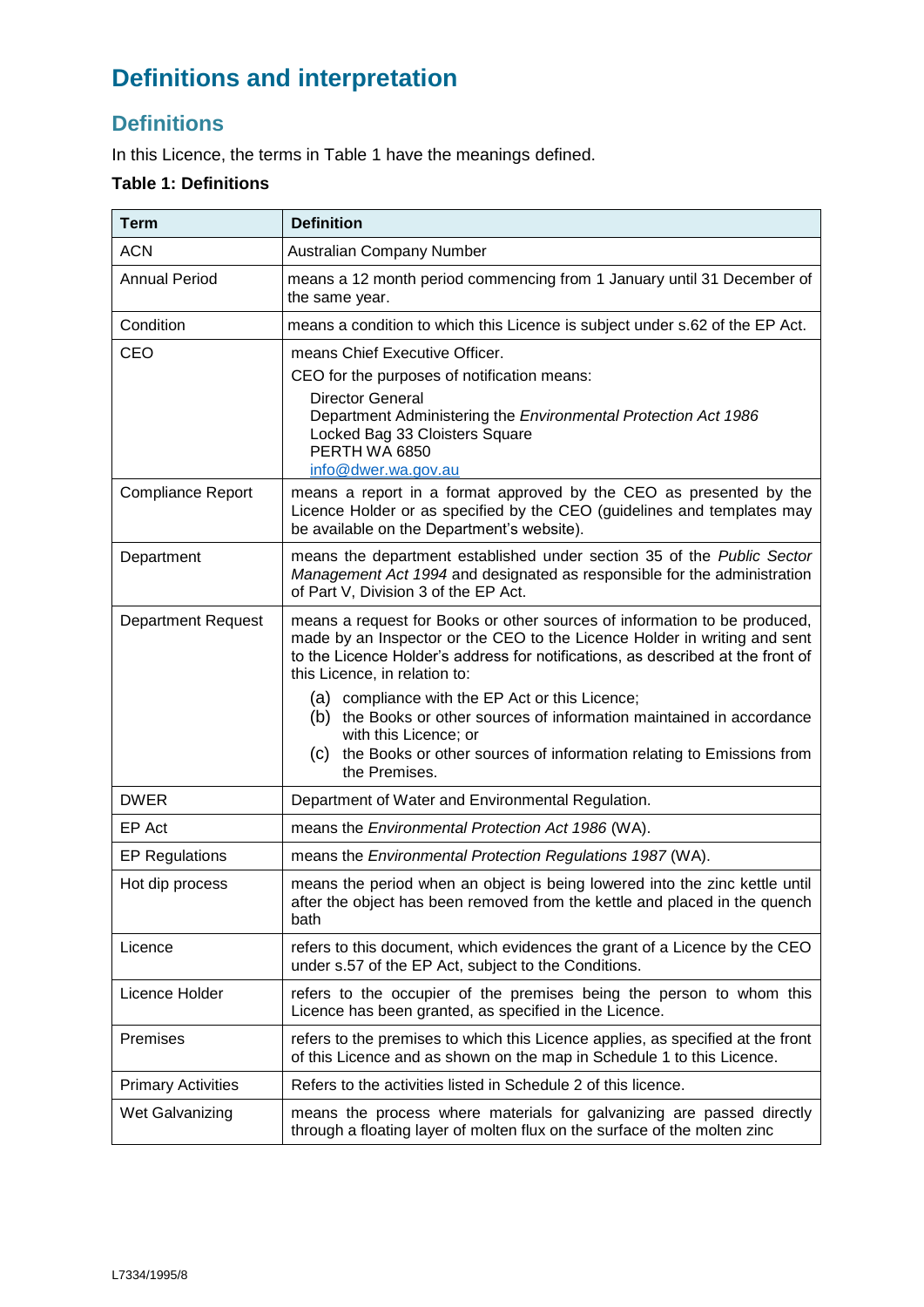### **Interpretation**

In this Licence:

- (a) the words 'including', 'includes' and 'include' will be read as if followed by the words 'without limitation';
- (b) where any word or phrase is given a defined meaning, any other part of speech or other grammatical form of that word or phrase has a corresponding meaning;
- (c) where tables are used in a Condition, each row in a table constitutes a separate Condition;
- (d) any reference to an Australian or other standard, guideline or code of practice in this Licence means the version of the standard, guideline or code of practice in force at the time of granting of this Licence and includes any amendments to the standard, guideline or code of practice which may occur from time to time during the course of the Licence; and
- (e) unless specified otherwise, any reference to a section of an Act refers to that section of the EP Act.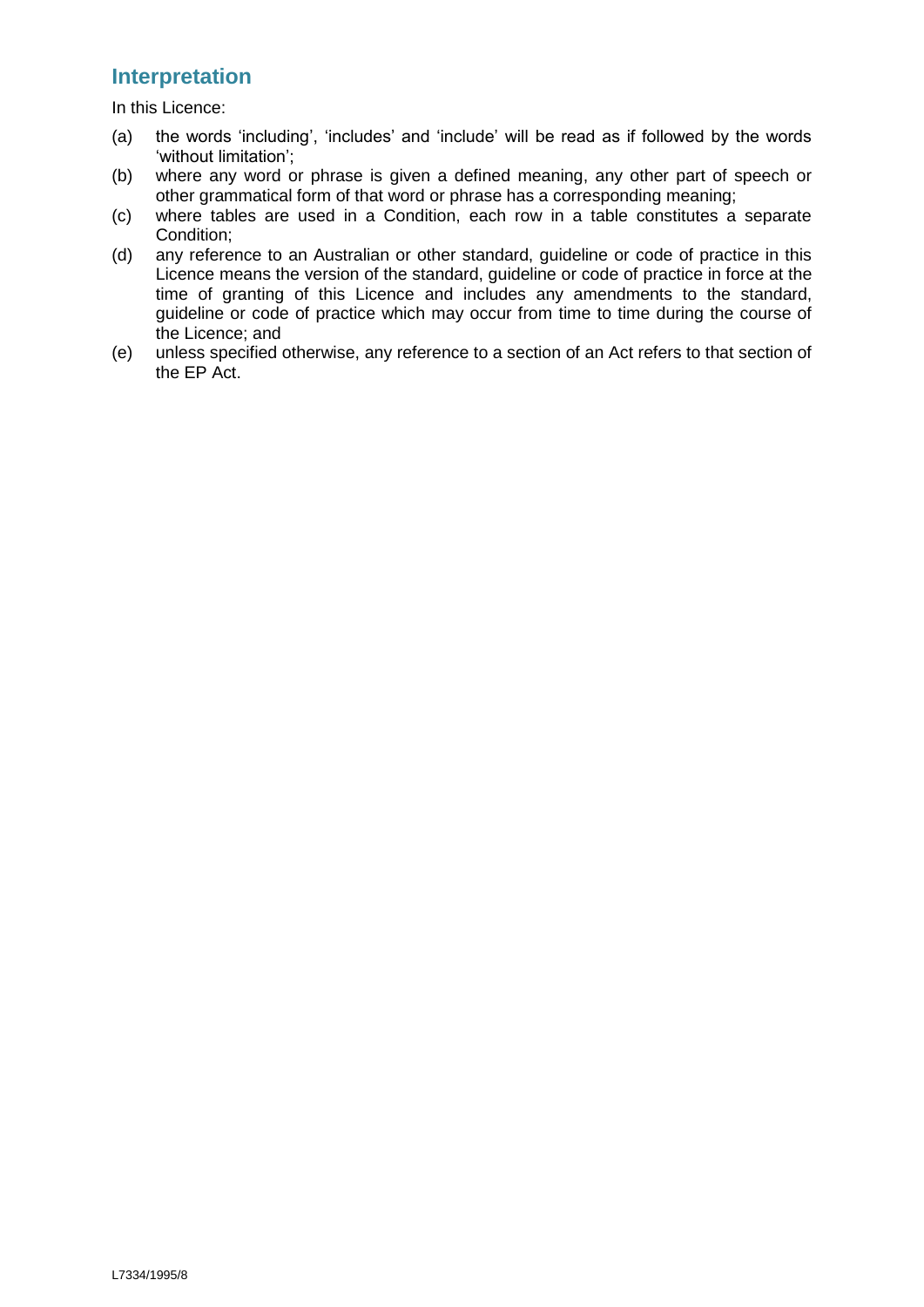# **Conditions**

### **Emissions**

 $1.$ The licence holder must not cause any emissions from the primary activities on the premises except for the emission types described in [Table 2,](#page-5-0) subject to the corresponding exclusions, limitations, and/or requirements.

| <b>Column 1</b>                                                                                                    | <b>Column 2</b>                                                                                                                                                                                                                                                                                                                                                                                                                                                                                                                                                                                                                                                                                                                                                                                                                                                                                                                                                                                                                                    |  |
|--------------------------------------------------------------------------------------------------------------------|----------------------------------------------------------------------------------------------------------------------------------------------------------------------------------------------------------------------------------------------------------------------------------------------------------------------------------------------------------------------------------------------------------------------------------------------------------------------------------------------------------------------------------------------------------------------------------------------------------------------------------------------------------------------------------------------------------------------------------------------------------------------------------------------------------------------------------------------------------------------------------------------------------------------------------------------------------------------------------------------------------------------------------------------------|--|
| <b>Emission type</b>                                                                                               | <b>Exclusions/Limitations/Requirements</b>                                                                                                                                                                                                                                                                                                                                                                                                                                                                                                                                                                                                                                                                                                                                                                                                                                                                                                                                                                                                         |  |
| Vapour emissions from pre-<br>treatment baths<br>White fume emissions from<br>hot dip galvanizing process          | Subject to compliance with Condition 2.                                                                                                                                                                                                                                                                                                                                                                                                                                                                                                                                                                                                                                                                                                                                                                                                                                                                                                                                                                                                            |  |
| Other general emissions that<br>arise from the carrying out of<br>the primary activities set out<br>in Schedule 2. | Emissions excluded from general emissions are:<br>unreasonable emissions; or<br>٠<br>emissions that result in, or are likely to result in,<br>$\bullet$<br>pollution, material environmental harm, or serious<br>environmental harm; or<br>discharges of waste in circumstances likely to cause<br>pollution; or<br>emissions that result, or are likely to result in, the<br>discharge or abandonment of waste in water to which<br>the public has access; or<br>emissions or discharges which do not comply with an<br>$\bullet$<br>approved policy; or<br>emissions or discharges which do not comply with a<br>$\bullet$<br>prescribed standard; or<br>emissions or discharges which do not comply with the<br>conditions in an implementation agreement or decision;<br>or<br>emissions or discharges the subject of offences under<br>prescribed<br>under<br>regulations<br>the<br>Environmental<br>Protection Act 1986, including materials discharged<br>under the Environmental Protection (Unauthorised<br>Discharges) Regulations 2004. |  |

### <span id="page-5-0"></span>**Table 2: Authorised Emissions table**

## **Infrastructure and equipment**

 $2.$ The Licence Holder must ensure that the infrastructure and equipment specified in Column 1 of Table 3 is maintained in good working order and operated in accordance with the requirements specified in Column 2 of Table 3.

| Column 1                                        | Column <sub>2</sub>                                                              |  |
|-------------------------------------------------|----------------------------------------------------------------------------------|--|
| <b>Premises infrastructure and</b><br>equipment | <b>Operational requirements</b>                                                  |  |
| Zinc stripping tank                             | Tanks are to be inside an enclosed shed                                          |  |
| 2 x Acid Degreasing zinc tank                   | Tanks are to be in secondary containment to<br>2.<br>contain spills.             |  |
| After Degreasing Rinse Tank                     | All spills to be cleaned up and removed<br>3.<br>offsite or to recycled on site  |  |
| 3 x Pickling tanks                              | All vapours to be captured and directed to<br>4.<br>acid vapour scrubbing tower. |  |

#### **Table 3: Infrastructure and equipment controls table**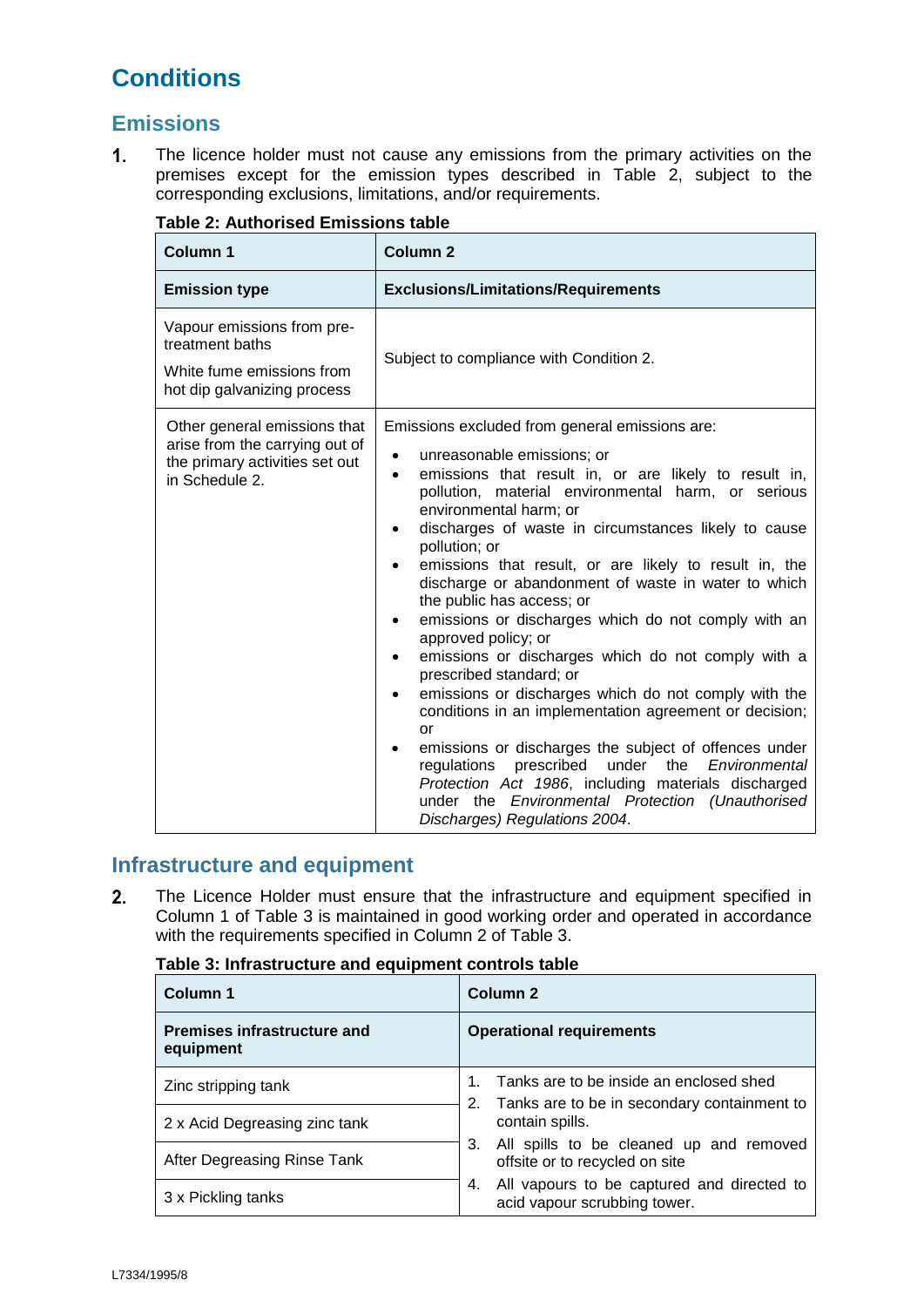| <b>Column 1</b>                                                                                                         | <b>Column 2</b>                                                                                                                                                                                                                                                                                                                                                                                                                      |  |
|-------------------------------------------------------------------------------------------------------------------------|--------------------------------------------------------------------------------------------------------------------------------------------------------------------------------------------------------------------------------------------------------------------------------------------------------------------------------------------------------------------------------------------------------------------------------------|--|
| <b>Premises infrastructure and</b><br>equipment                                                                         | <b>Operational requirements</b>                                                                                                                                                                                                                                                                                                                                                                                                      |  |
| After Pickling rinse tank                                                                                               | The Licence Holder must ensure that solid<br>5.<br>flux materials are not dusted on the surface                                                                                                                                                                                                                                                                                                                                      |  |
| Fluxing tank                                                                                                            | of the flux bath or onto items to be<br>galvanized                                                                                                                                                                                                                                                                                                                                                                                   |  |
| Water quenching tank                                                                                                    |                                                                                                                                                                                                                                                                                                                                                                                                                                      |  |
| Pre-treatment heating units (Hot water<br>heat exchange)                                                                | <b>NA</b>                                                                                                                                                                                                                                                                                                                                                                                                                            |  |
| Acid Vapour scrubbing tower (P2)                                                                                        | To be maintained and inspected to ensure<br>efficient operation                                                                                                                                                                                                                                                                                                                                                                      |  |
| Flux recycling and regeneration Unit                                                                                    | <b>NA</b>                                                                                                                                                                                                                                                                                                                                                                                                                            |  |
| Drying tunnel with hot air generator                                                                                    | To be operational at all times hot dip galvanizing<br>is occurring                                                                                                                                                                                                                                                                                                                                                                   |  |
| Zinc kettle                                                                                                             | $1_{-}$<br>The Licence Holder must ensure that Wet<br>Galvanizing does not occur<br>2.<br>The Licence Holder must ensure that items<br>removed from the flux bath are dry before<br>being placed in the zinc kettle<br>3.<br>The Licence Holder must ensure that the<br>zinc kettle has a hood during the hot dip<br>process so that all fumes emitted from the<br>kettle are captured and directed to the<br>baghouse               |  |
| Drying tunnel for spin plant                                                                                            | To be operational at all times hot dip galvanizing<br>is occurring                                                                                                                                                                                                                                                                                                                                                                   |  |
| Spin plant Zinc Kettle                                                                                                  | The Licence Holder must ensure that Wet<br>1.<br>Galvanizing does not occur.<br>The Licence Holder must ensure that items<br>2.<br>removed from the flux bath are dry before<br>being placed in the zinc kettle.<br>The Licence Holder must ensure that the<br>3.<br>zinc kettle has a hood during the hot dip<br>process so that all fumes emitted from the<br>spin plant zinc kettle are captured and<br>directed to the baghouse. |  |
| White fumes baghouse filtering unit                                                                                     | To be maintained and inspected to ensure<br>1.<br>efficient operation.<br>To<br>be<br>2.<br>operating<br>whenever<br>dip<br>hot<br>galvanizing is occurring.                                                                                                                                                                                                                                                                         |  |
| Process water recycling unit including<br>collection and Homogenisation tank,<br>neutralising tank and soda dosing unit | <b>NA</b>                                                                                                                                                                                                                                                                                                                                                                                                                            |  |
| Gas Exhaust Stack (P3)                                                                                                  | Fan to be on during galvanizing operations                                                                                                                                                                                                                                                                                                                                                                                           |  |
| Overhead cranes and monorail hoists                                                                                     | <b>NA</b>                                                                                                                                                                                                                                                                                                                                                                                                                            |  |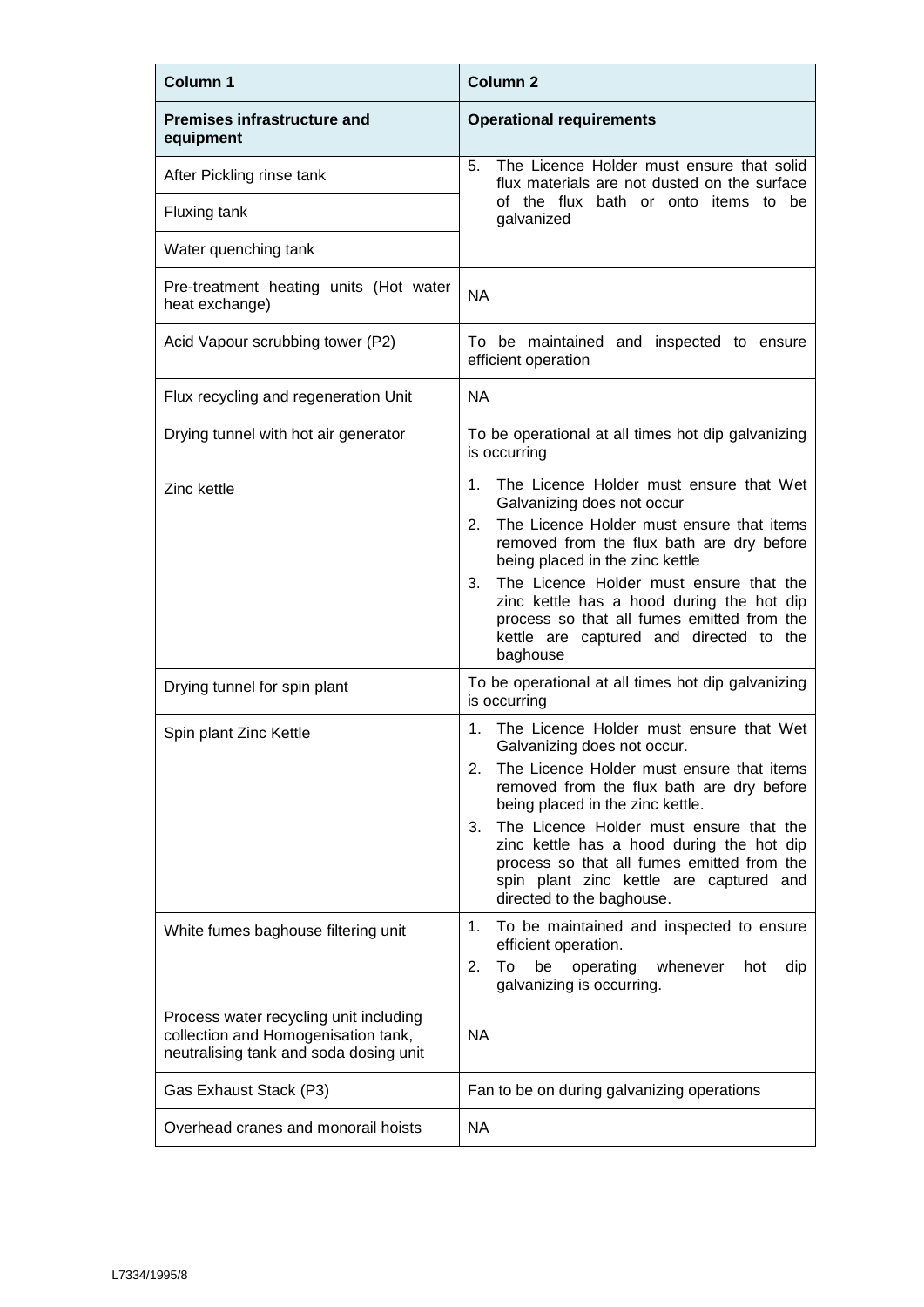## **Record-keeping**

- $3<sub>1</sub>$ The Licence Holder must maintain accurate and auditable Books including the following records, information, reports and data required by this Licence:
	- (a) the calculation of fees payable in respect of this Licence;
	- (b) the maintenance of infrastructure required to ensure that it is kept in good working order in accordance with Condition 2 of this Licence; and
	- (c) complaints received under Condition 4 of this Licence.

In addition, the Books must:

- (d) be legible;
- (e) if amended, be amended in such a way that the original and subsequent amendments remain legible and are capable of retrieval;
- (f) be retained for at least 3 years from the date the Books were made; and
- (g) be available to be produced to an Inspector or the CEO.
- $\overline{\mathbf{A}}$ The Licence Holder must record the number and details of any complaints received by the Licence Holder relating to its obligations under this Licence and its compliance with Part V of the EP Act at the Premises, and any action taken by the Licence Holder in response to the complaint. Details of complaints must include:
	- (a) an accurate record of the concerns or issues raised, for example a copy of any written complaint or a written note of any verbal complaints made;
	- (b) the name and contact details of the complainant, if provided by the complainant;
	- (c) the date of the complaint; and
	- (d) the details and dates of the actions taken by the Licence Holder in response to the complaints.
- 5. The Licence Holder must submit to the CEO, no later than 28 January, a Compliance Report indicating the extent to which the Licence Holder has complied with the Conditions in this Licence for the preceding Annual Period.
- 6. The Licence Holder must comply with a Department Request, within 14 days from the date of the Department Request or such other period as agreed to by the Inspector or the CEO.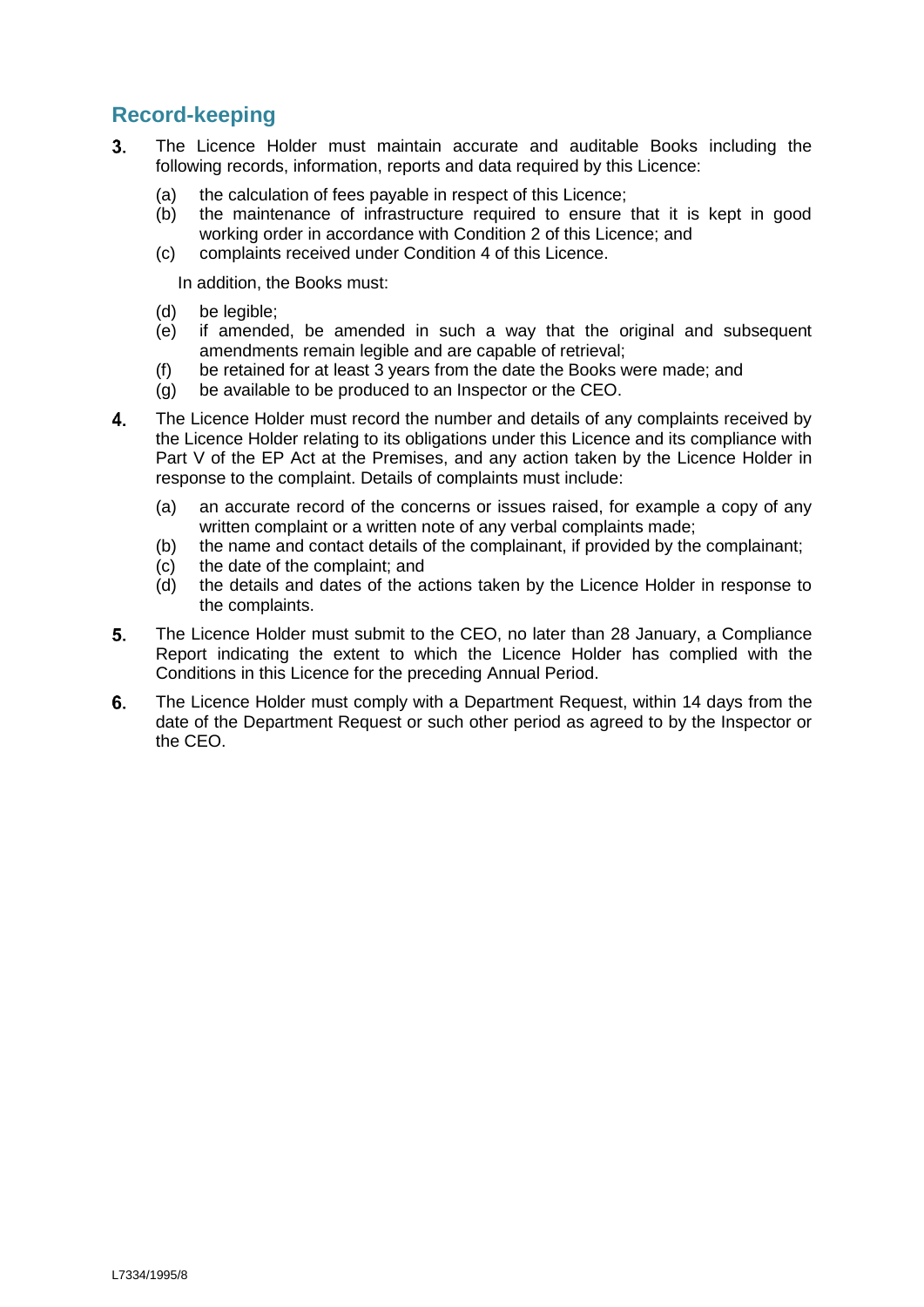# **Schedule 1: Maps**

## **Premises map**

The Premises are shown in the map below.